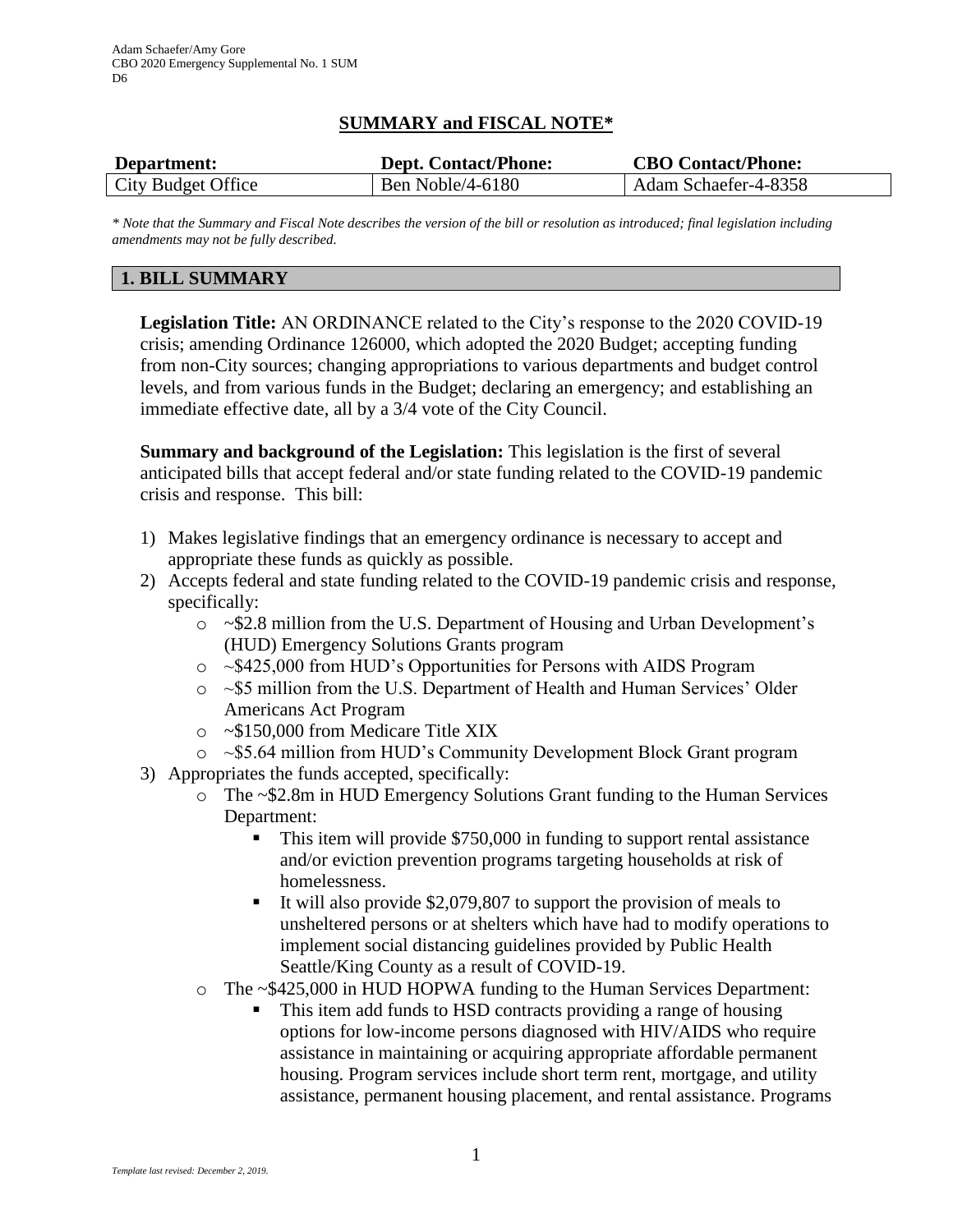also include housing case management and are designed to increase participants' capability to maintain housing and to facilitate progress toward stable, long-term self-sufficient living.

- o ~\$5 million in U.S. DSHS Older Americans Act funding to the Human Services Department:
	- These items will support the expansion of existing food delivery programs and a shift in program model from senior congregate meals to home delivery to facilitate appropriate social distancing for this population at higher risk for serious impacts from COVID-19, including individuals housed in Permanent Supportive Housing (PSH).
- o \$~150,000 in Medicaid Title XIX funding to the Human Services Department:
	- Grant funds will provide additional capacity for expedited Medicaid Long Term Services and Supports (LTSS) initial assessments, which assist with hospital patients 'transitions to another care setting. In addition, funding will provide for care transitions services to non-Medicaid eligible individuals and ongoing community-based support. Services will be provided by HSD case managers and a contracted agency.
- o ~\$4.23 million in HUD CDBG funding to:
	- \$705,025 will support an expanded investment in existing contracts for HSD's Homelessness Prevention programs, which screen clients for risk of homelessness and provide assistance as-needed to households in order to maintain housing an avoid an episode of homelessness.
	- **S705,025 will support an expanded investment in the United Way's** HomeBase rental assistance programs for households at risk of eviction and/or homelessness.
	- \$1,410,045 to the Office of Housing's Building Stability Fund to provide rental assistance to non-profit building owners already in the OH portfolio. These agencies already operate under rent caps, but do not have operating subsidies, and thus are dependent on rent payments to sustain basic building operations. Priority would be given to buildings with a disproportionate number of tenants who were unable to pay April rent (low-wage workers as distinct from tenants receiving SSI income) and have the least cushion in their cash flow (e.g. limited access to cash reserves). Through this efficient approach, rent assistance would benefit low income tenants (<60% of AMI) and stabilize non-profit buildings and agencies.
	- \$1,410,045 to the Office of Economic Development's Small Business Stabilization Fund, which supports Seattle's small businesses facing severe financial challenges with payroll, rent, and lost revenue during the COVID-19 pandemic crisis.
- o ~\$1.41 million in HUD CDBG is not appropriated in this bill but will be appropriated at a future date.

# **2. CAPITAL IMPROVEMENT PROGRAM**

**Does this legislation create, fund, or amend a CIP Project? \_\_\_ Yes \_\_X\_ No**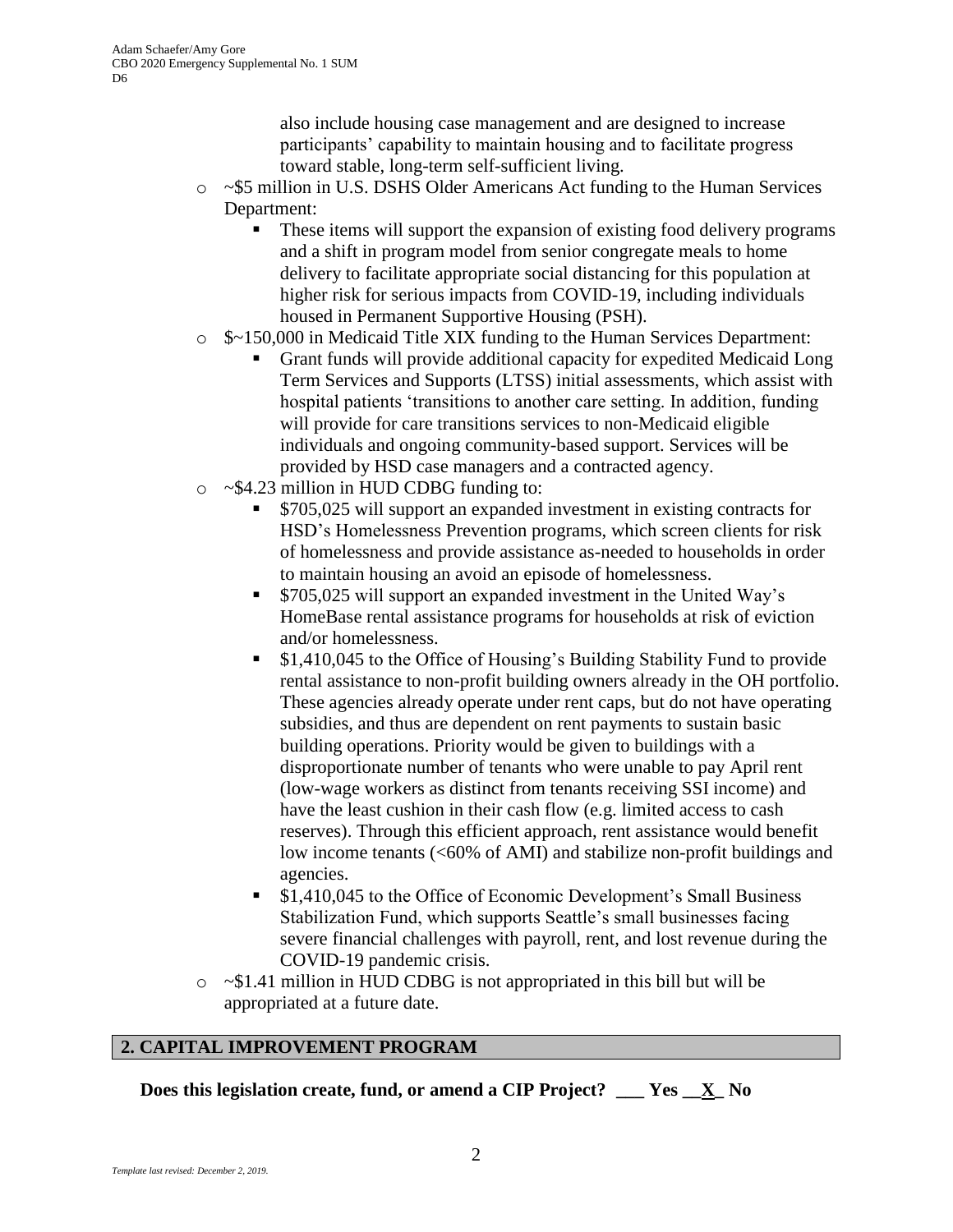## **3. SUMMARY OF FINANCIAL IMPLICATIONS**

## **Does this legislation amend the Adopted Budget? \_X\_ Yes \_\_\_\_ No**

| Appropriation change $(\$)$ :         | <b>General Fund \$</b>         |      | Other \$                      |      |
|---------------------------------------|--------------------------------|------|-------------------------------|------|
|                                       | 2020                           | 2021 | 2020                          | 2021 |
|                                       | \$1,410,045                    |      | \$11,206,888                  |      |
| <b>Estimated revenue change (\$):</b> | <b>Revenue to General Fund</b> |      | <b>Revenue to Other Funds</b> |      |
|                                       | 2020                           | 2021 | 2020                          | 2021 |
|                                       | \$1,410,045                    |      | \$12,616,933                  |      |
| <b>Positions affected:</b>            | <b>No. of Positions</b>        |      | <b>Total FTE Change</b>       |      |
|                                       | 2020                           | 2021 | 2020                          | 2021 |
|                                       |                                |      |                               |      |

**Does the legislation have other financial impacts to the City of Seattle that are not reflected in the above, including direct or indirect, short-term or long-term costs?** No.

**Is there financial cost or other impacts of** *not* **implementing the legislation?** No.

#### **3.a. Appropriations**

### **\_X\_\_ This legislation adds, changes, or deletes appropriations.**

| <b>Fund Name and</b><br>number        | Dept       | <b>Budget Control</b><br>Level Name/#*                        | 2020<br>Appropriation<br><b>Change</b> | 2021 Estimated<br>Appropriation<br><b>Change</b> |
|---------------------------------------|------------|---------------------------------------------------------------|----------------------------------------|--------------------------------------------------|
| <b>Human Services</b><br>Fund (16200) | <b>HSD</b> | Addressing<br>Homelessness<br>(BO-HS-H3000)                   | \$2,829,807                            |                                                  |
| <b>Human Services</b><br>Fund (16200) | <b>HSD</b> | Addressing<br>Homelessness<br>(BO-HS-H3000)                   | \$426,340                              |                                                  |
| <b>Human Services</b><br>Fund (16200) | <b>HSD</b> | Supporting<br>Affordability &<br>Livability (BO-<br>$HS-1000$ | \$3,688,563                            |                                                  |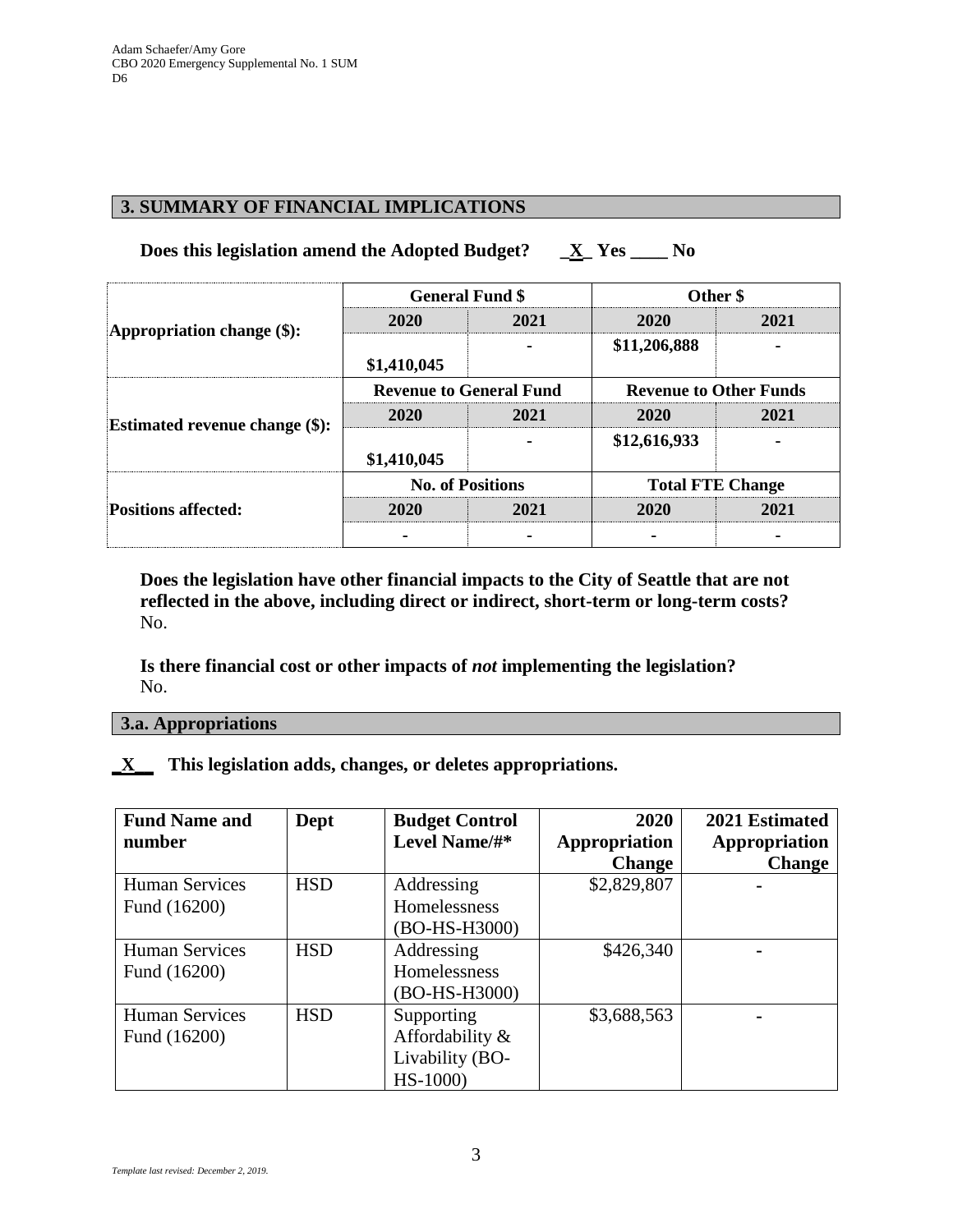| <b>Human Services</b> | <b>HSD</b> | Promoting                | \$1,295,414  |  |
|-----------------------|------------|--------------------------|--------------|--|
| Fund (16200)          |            | <b>Healthy Aging</b>     |              |  |
|                       |            | $(BO-HS-6000)$           |              |  |
| <b>Human Services</b> | <b>HSD</b> | Promoting                | \$146,669    |  |
| Fund (16200)          |            | <b>Healthy Aging</b>     |              |  |
|                       |            | $(BO-HS-6000)$           |              |  |
| <b>Human Services</b> | <b>HSD</b> | Addressing               |              |  |
| Fund (16200)          |            | Homelessness             | \$1,410,050  |  |
|                       |            | $(BO-HS-3000)$           |              |  |
| Low-Income            | Exec       | Multifamily              | \$1,410,045  |  |
| <b>Housing Fund</b>   | (OH)       | Housing (BO-             |              |  |
| (16400)               |            | HU-3000)                 |              |  |
| General Fund          | Exec       | <b>Business Services</b> | \$1,410,045  |  |
| (00100)               | (OED)      | $(BO-ED-X1D00)$          |              |  |
| <b>TOTAL</b>          |            |                          |              |  |
|                       |            |                          | \$12,616,933 |  |

**\****See budget book to obtain the appropriate Budget Control Level for your department.*

# **Is this change one-time or ongoing?**

One-time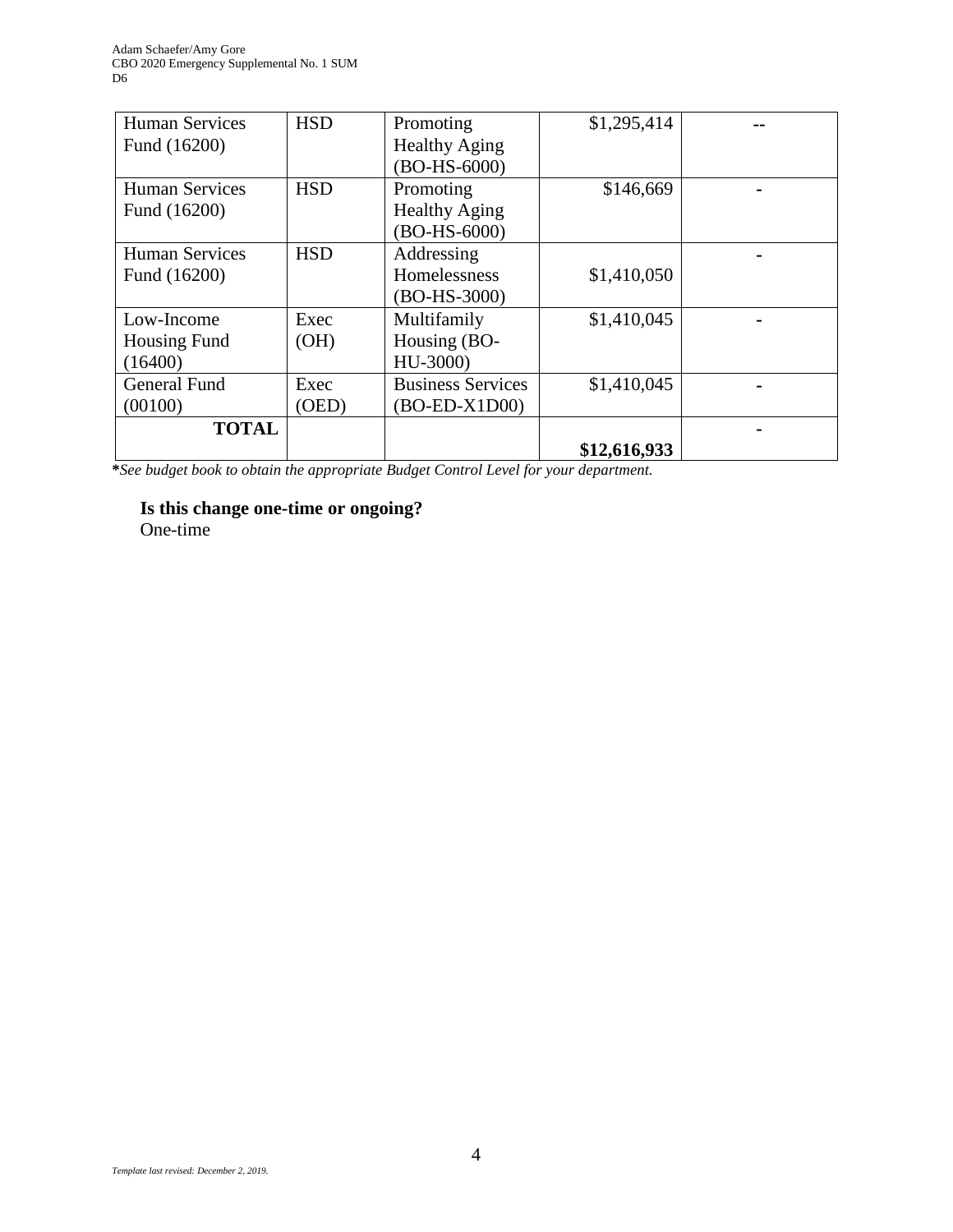### **3.b. Revenues/Reimbursements**

### **\_X\_\_ This legislation adds, changes, or deletes revenues or reimbursements.**

# **Anticipated Revenue/Reimbursement Resulting from this Legislation:**

| <b>Fund Name and</b><br><b>Number</b> | Dept          | <b>Revenue Source</b>                                                                                                         | 2020<br><b>Revenue</b> | 2021<br><b>Estimated</b><br><b>Revenue</b> |
|---------------------------------------|---------------|-------------------------------------------------------------------------------------------------------------------------------|------------------------|--------------------------------------------|
| <b>Human Services</b><br>Fund (16200) | <b>HSD</b>    | U.S. Department of<br>Housing and Urban<br>Development-<br><b>Emergency Solutions</b><br>Grants                               | \$2,829,807            |                                            |
| <b>Human Services</b><br>Fund (16200) | <b>HSD</b>    | U.S. Department of<br>Housing and Urban<br>Development – Housing<br>Opportunities for<br>Persons with AIDS<br>(HOPWA) Program | \$426,340              |                                            |
| <b>Human Services</b><br>Fund (16200) | <b>HSD</b>    | U.S. Department of<br>Health and Human<br>Services – Older<br><b>Americans Act Grant</b>                                      | \$4,983,977            |                                            |
| <b>Human Services</b><br>Fund (16200) | <b>HSD</b>    | Medicare Title XIX                                                                                                            | \$146,669              |                                            |
| <b>Human Services</b><br>Fund (16200) | <b>HSD</b>    | Community<br>Development Block<br>Grant                                                                                       | \$3,000,000            |                                            |
| Low-Income<br>Housing Fund<br>(16400) | Exec (OH)     | Community<br>Development Block<br>Grant                                                                                       | \$1,140,185            |                                            |
| <b>General Fund</b><br>(00100)        | Exec<br>(OED) | Community<br>Development Block<br>Grant                                                                                       | \$1,500,000            |                                            |
| <b>TOTAL</b>                          |               |                                                                                                                               | \$14,026,978           |                                            |

**Is this change one-time or ongoing?** One-time

### **3.c. Positions**

**\_\_\_\_ This legislation adds, changes, or deletes positions.**